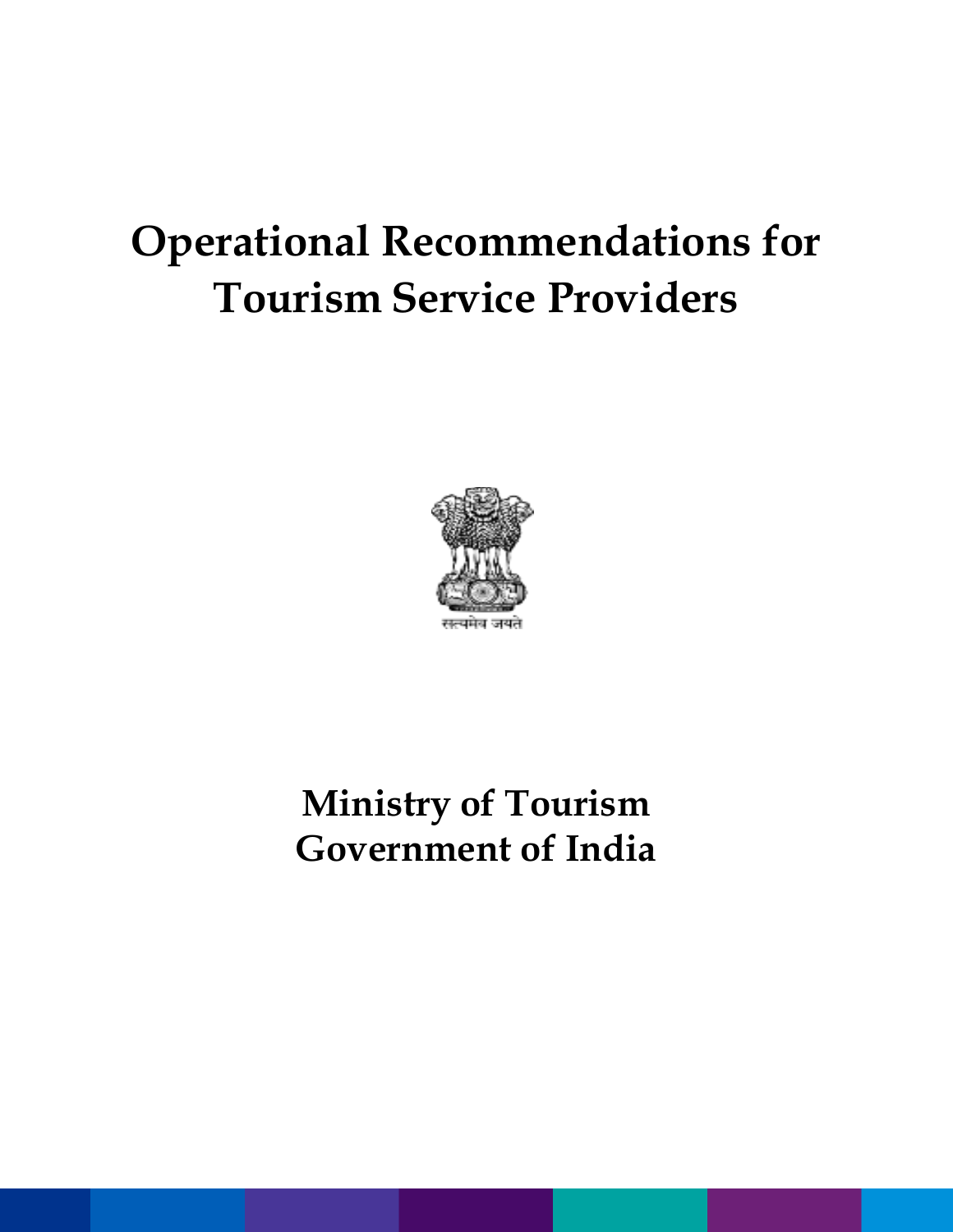## **Table of Contents**

| 1. Introduction                                          | 3  |
|----------------------------------------------------------|----|
| 2. Tourism Service Providers who have a functional       |    |
| workplace with staff/employees under payroll             | 4  |
| 3. Tourism Service Providers who undertake bookings      |    |
| for different services                                   | 6  |
| 4. Tourism Service Providers who provide transport       |    |
| facilities for different services                        | 7  |
| 5. Tourism Service providers who receive the tourists at |    |
| the port of entry                                        | 9  |
| 6. Tourist Facilitators & Guides providing offline guide |    |
| facilities involving interaction with tourists           | 10 |
| 7. Tourism service providers engaged in providing        |    |
| adventure tourism services                               | 11 |
| 8. Annexure - Health Declaration Form                    | 12 |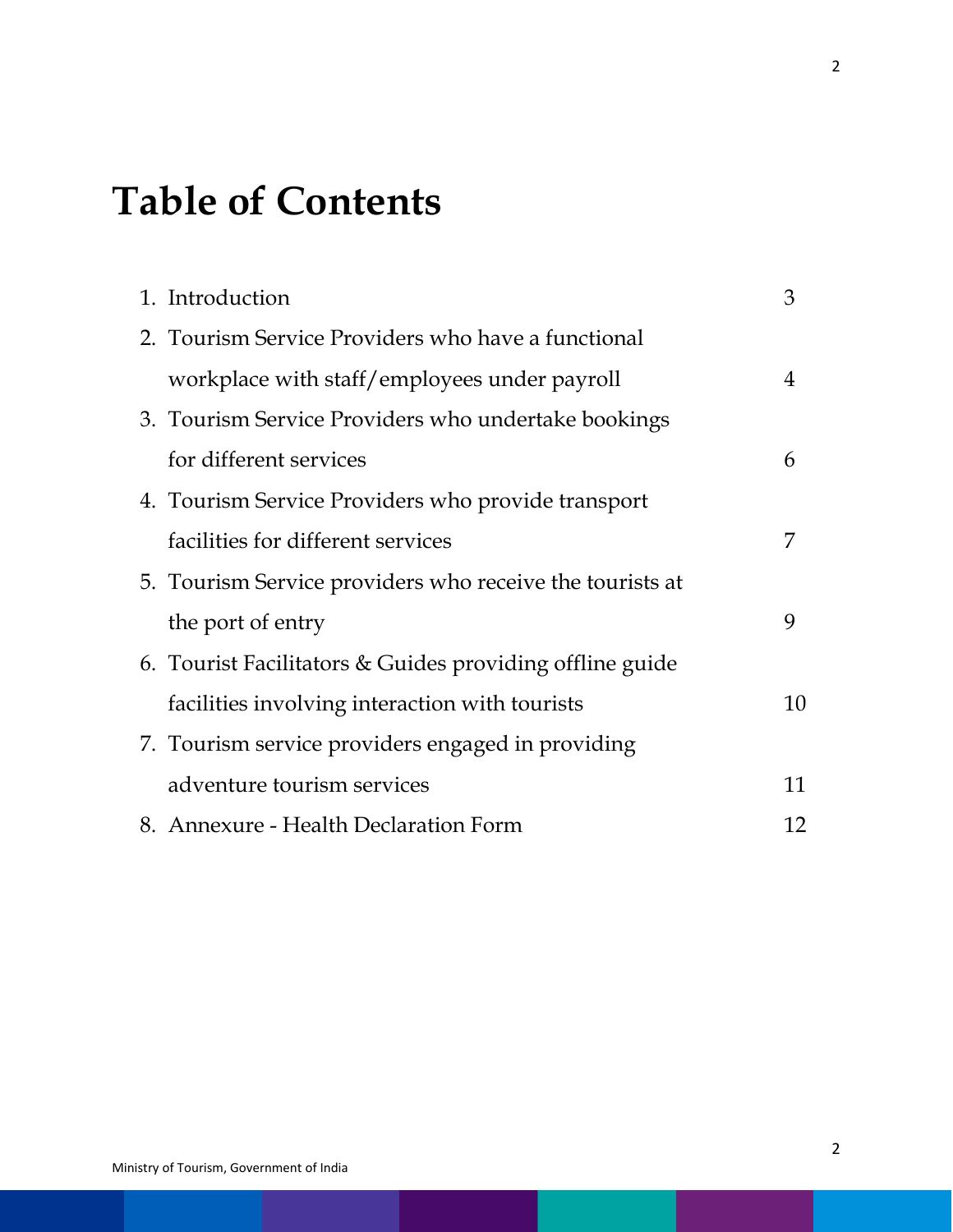#### **1. Introduction**

The global outbreak of COVID-19 has brought the world to a standstill. This is an unprecedented global health emergency with tremendous impact on societies and livelihoods. Travel and Tourism is among the sectors most affected by this crisis but at the same time, Tourism can also be an integral part of the global recovery efforts.

In the COVID 19 aftermath, countries will need to realise a new reality of the tourism and travel industry and make all efforts to shape the sector accordingly. Tourism Businesses will require a re-thinking of how they will operate in terms of hygiene, health and safety to ensure safety of their clients and staff.

The Ministry of Tourism proposes to recommend Protocols covering all service providers and their related activities to tourism and hospitality sectors, to ensure a safe and prepared approach for a post-COVID 19 revival.



The protocols/guidelines are applicable to service providers engaged in management of both international and domestic tourists. These include, the following in the tourism supply chain:

- Travel Agents
- Tour Operators (Inbound, Domestic & Adventure)
- Tourist Transport Operators
- Tourist Facilitators / Guides

The guidelines have been prepared with primary focus on identifying and mitigating risks for the service provider and for ensuring necessary safety and hygiene practices in interaction with travelers. Minimizing all possible touch points by use of digital technology has been one of the guiding principles for the guidelines. This would not only help in reducing the risk but also make traceability of the guest easier in case a situation in future warrants so.

The protocols would include the requirements that each sub-sector or tourist activity would need to comply with in terms of health and hygiene. The same could be adapted by States/UTs based on their tourism products and service capacity.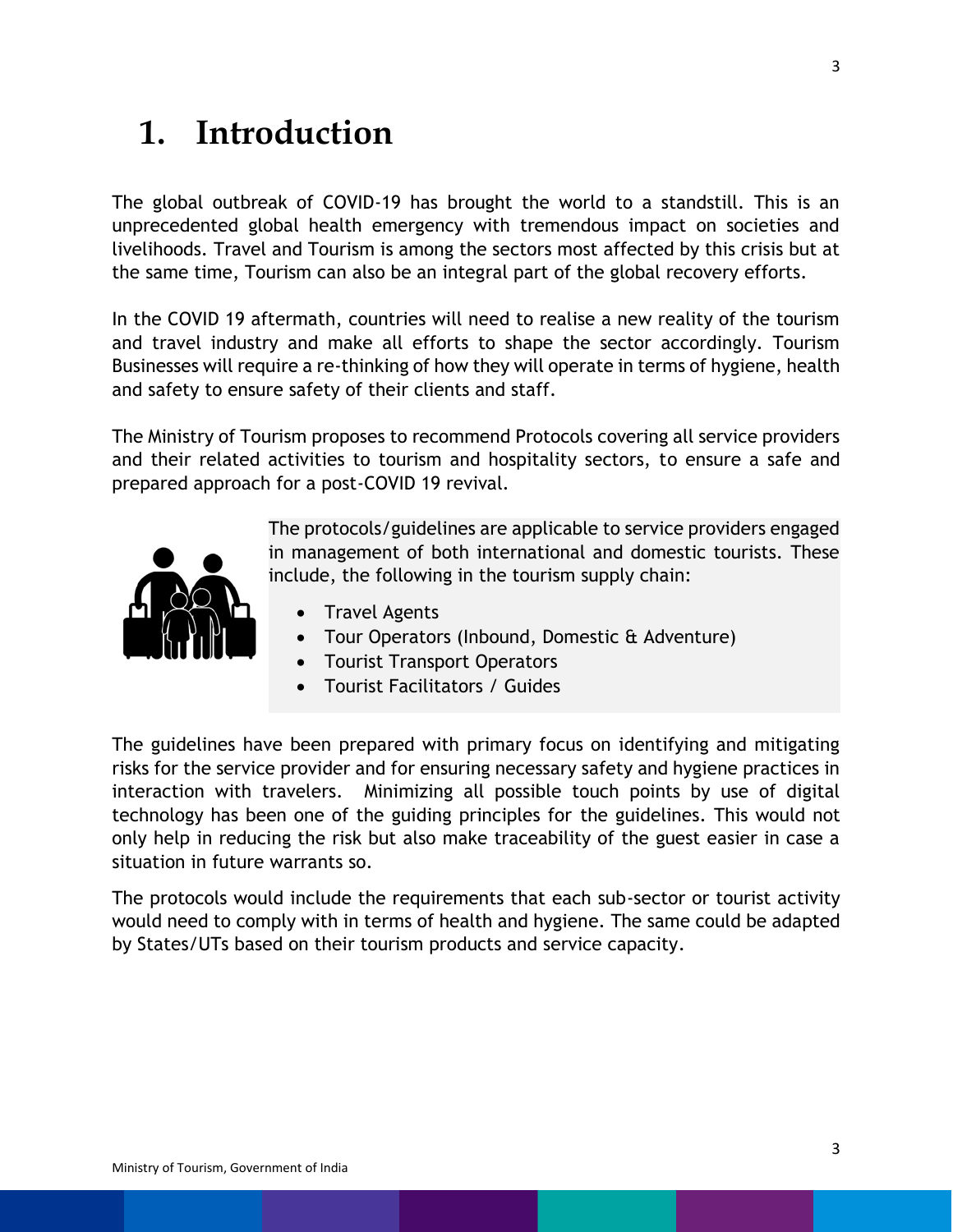#### **2. Tourism Service Providers who have a functional workplace with staff/employees under payroll**

#### **For Office Premises**

(i) Office premises must be sanitized regularly, it is recommended that deep cleaning may be conducted twice a week



- All touch points in public areas like door handles, elevator buttons, counter tops, tabletops, railings, etc. are cleaned continuously using a sanitizer/disinfectant.
- AC/Ventilation ducts/ Fans etc. are to be cleaned and serviced regularly.
- (ii) Ensure availability of hygiene and sanitation equipment at pro-active replenishment
	- Germicidal disinfectant/hand sanitizers / wipes for surface cleaning **Tissues**
	- Face/eye masks (separate or combined, face shield, goggles)
	- Gloves (disposable)
	- **Biohazard disposable waste bage**
- (iii) Ensure necessary association with medical practitioner/ hospital for effective response to emergencies



- (iv) Emergency numbers should be displayed at all office rooms, vehicles and made available with all employees
- (v) Separate area to be earmarked to accommodate in case of sudden illness of any employee/visitor
- (vi) Ensure that masks, gloves etc. are disposed carefully based on usage guidelines





(vii) Ensure the premises has fully functional CCTV cameras to ease tracking and tracing of infected personnel movement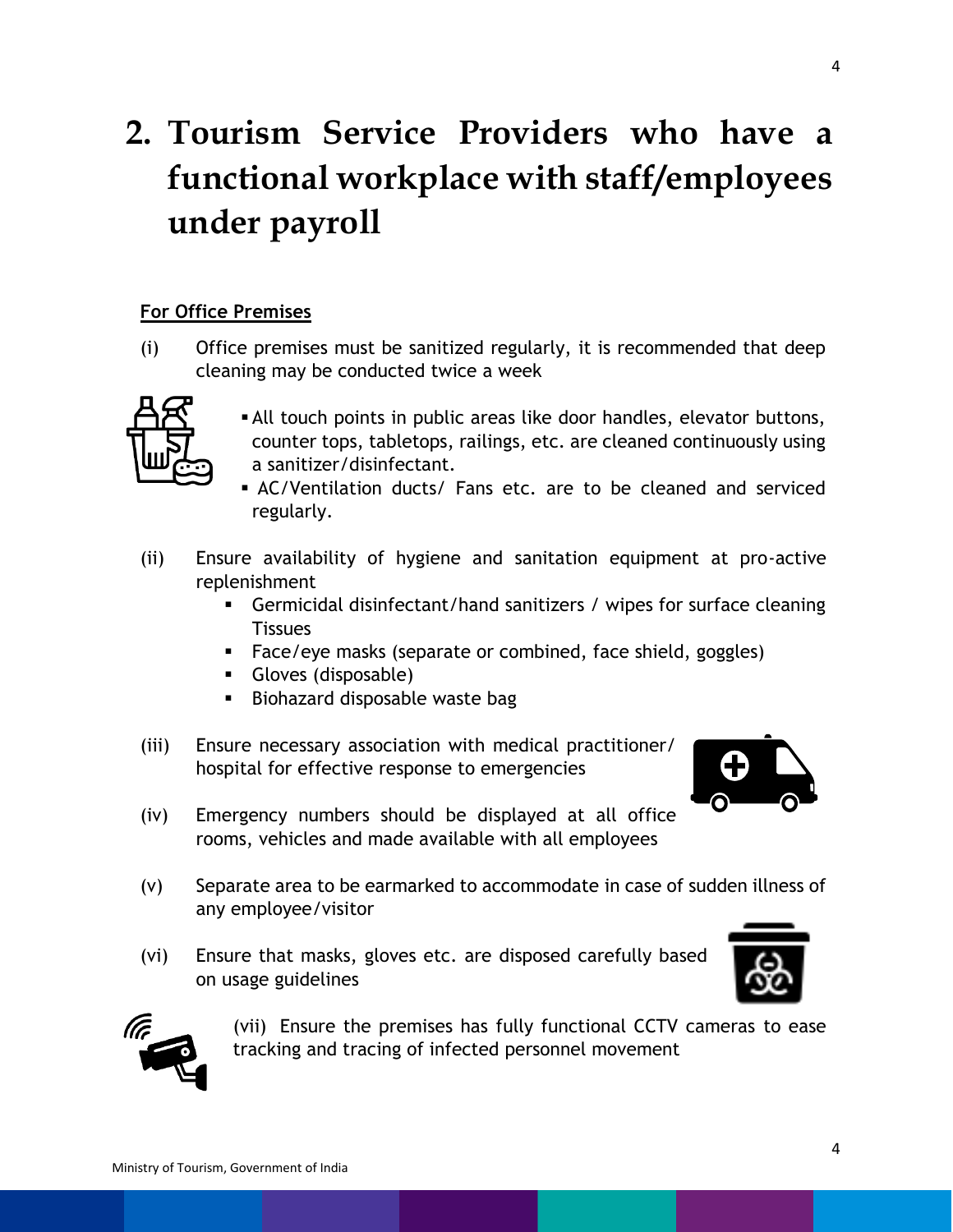(viii) Implement clear signage throughout the office premises to inform guests/employees of the enhanced cleaning protocols, social distancing, and recommendations

#### **For Office Staff**



(i)Ensure all staff wear masks and practice social distancing and hygiene within the office premises.

(ii) All employees must mandatorily download Aarogya Setu mobile application





(iii) Ensure daily temperature check via thermal gun thermometer

(iv) Ensure that proper attendance logs of entry and exit are maintained

- (v) Ensure all employees have undergone medical screening and have active medical insurance
- (vi) Ensure **training of employees** in hygiene and sanitation practices and troubleshooting risks (log of the training/ video record of session to be kept)



(vii) Ensure updates on the health condition of staff and upkeep of vehicle/facilities etc. is done on a regular basis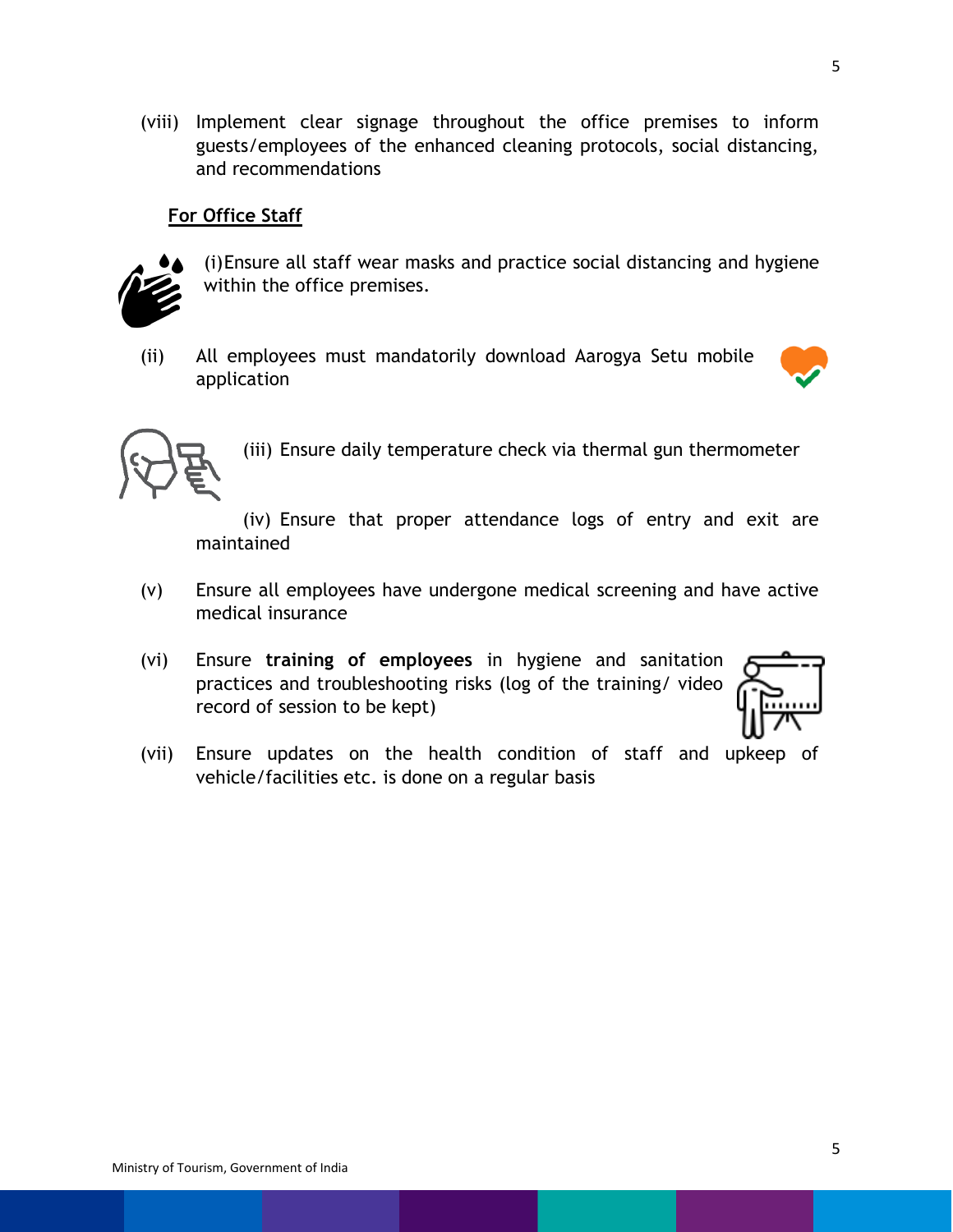### **3. Tourism Service Providers who undertake bookings for different services**

- (i) Booking and travels plans are to be accepted for tourists with no medical history of the virus in the last 28 days, especially in case of inbound travelers
- (ii) Necessary medical proof or health declaration (**Format at Annexure**) may be sought for inbound travelers

(iii) Bookings required to be made online or via an online platform with cashless transactions only

(iv) Proper record and logs are to be maintained for each traveler

- (v) Information on age, medical history, allergies etc. are recommended to be captured for each traveler
- (vi) Ensure that detailed itinerary is be provided to each tourist with details on vehicle, stay, layovers, activities etc.
- (vii) Ensure guidelines based on advice from health authorities which may include the wearing of face masks, guidance on hand hygiene and social distancing is provided to the tourist beforehand
- (viii) All information to the tourists should be disseminated digitally
- (ix) Small group tours recommended with maximum of 10 to 15 people for ease of implementing social distancing.
- (x) Office staff should be trained to answer questions





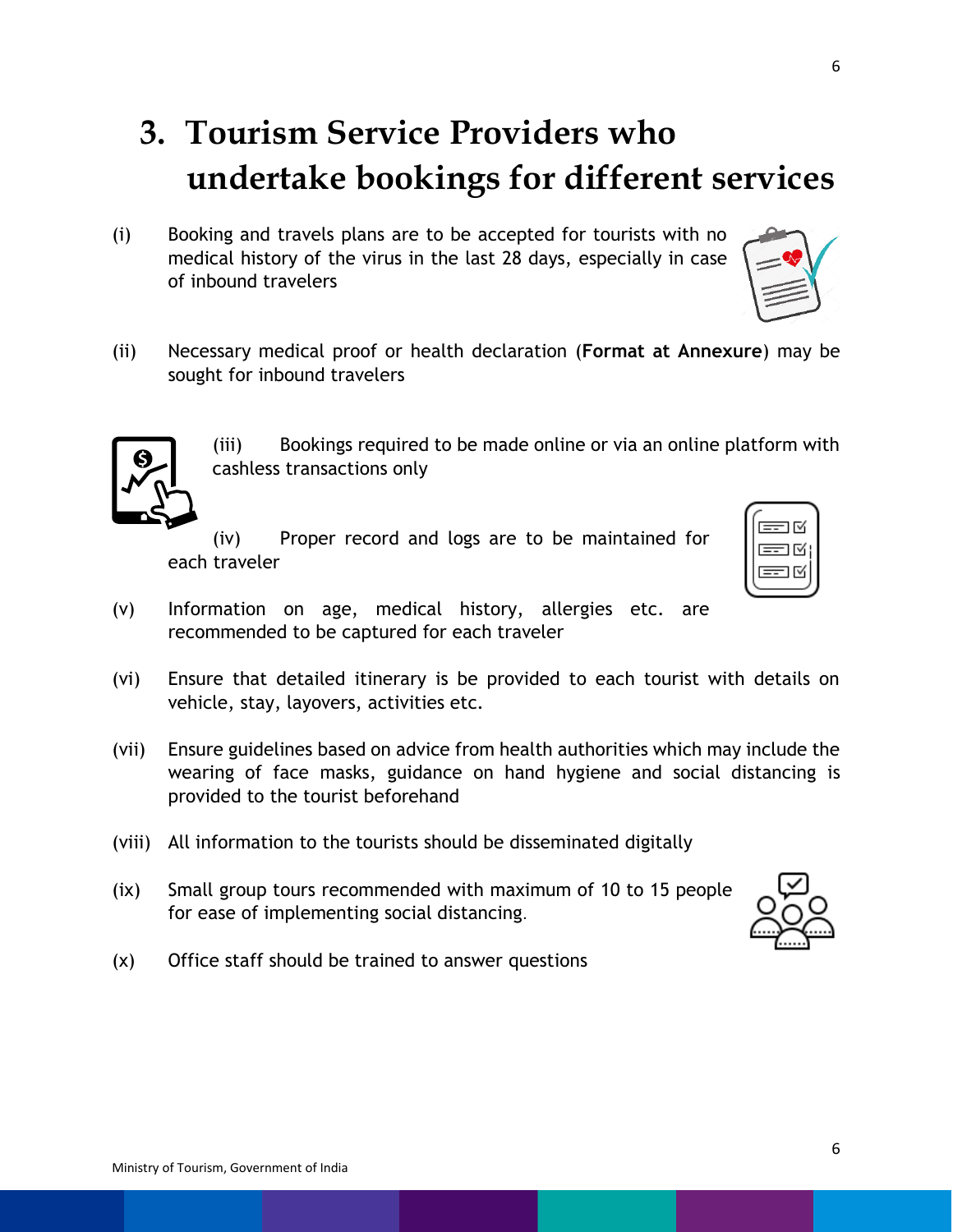#### **4. Tourism Service Providers who provide transport facilities for different services**

- (i) All vehicles must be thoroughly disinfected prior to boarding of tourists.
- (ii) High touch areas (door handles, seats, seat backs, steering wheel, power window buttons, door locks, windows, screens, small portable TV screens etc.) should be sprayed with disinfectant surface cleaner regularly



(iii) Hand sanitizer dispenser and masks must be kept available in every vehicle



- (iv) AC buses cleaning of interiors of air ducts on weekly basis
- (v) Use of disposable seat covers, head rest covers are recommended for all vehicles
- (vi) Use of fiberglass partition between the driver and passenger's seat in buses and cars is recommended
- (vii) Emergency numbers should be displayed on all vehicles and made available with all employees and tourists
- (viii) Ensure only two guests are seated at the rear side of a car and guests (not from the same household) are seated maintaining a physical distance of 2 feet in a bus. The social distancing norms shall be changed and aligned according to the directives issued by Ministry of Health & Family welfare.
- (ix) Ensure all information provided to tourist is strictly through digital means (this may include tour itinerary; safety precautions for hygiene and disinfection)
- (x) Strictly follow pre-planned itineraries (to avoid peak hours) with minimum layover at pre-determined stops only
- (xi) Limited use of public transport for large tour groups of more than 10 pax is recommended

(xii) Health certificate should be mandatory for all drivers



7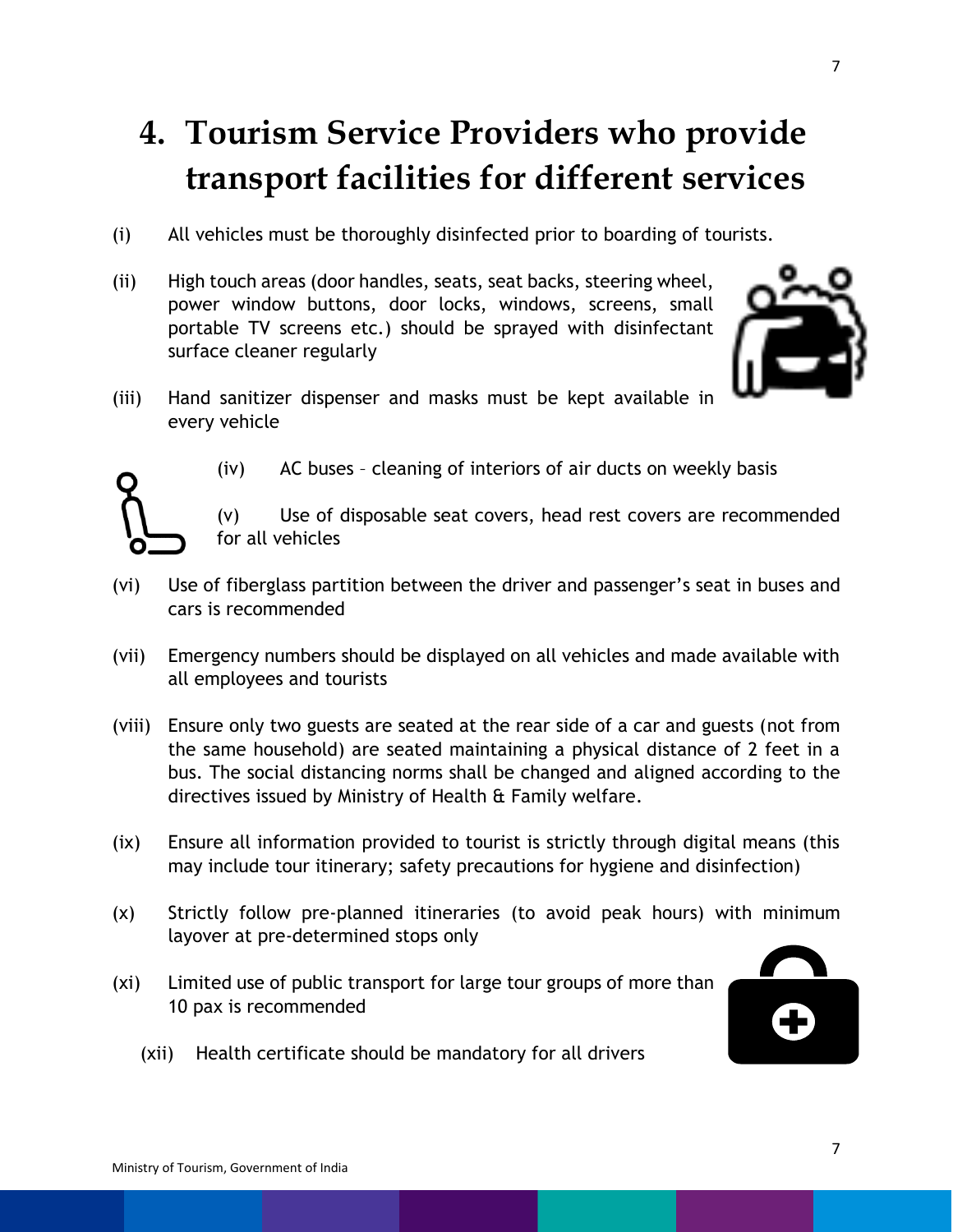- (xiii) Drivers/helpers should always wear masks and gloves and should undergo thermal screening before every new assignment
- (xiv) Ensure training of drivers in hygiene and sanitation practices and troubleshooting risks (log of the training/ video record of session to be kept)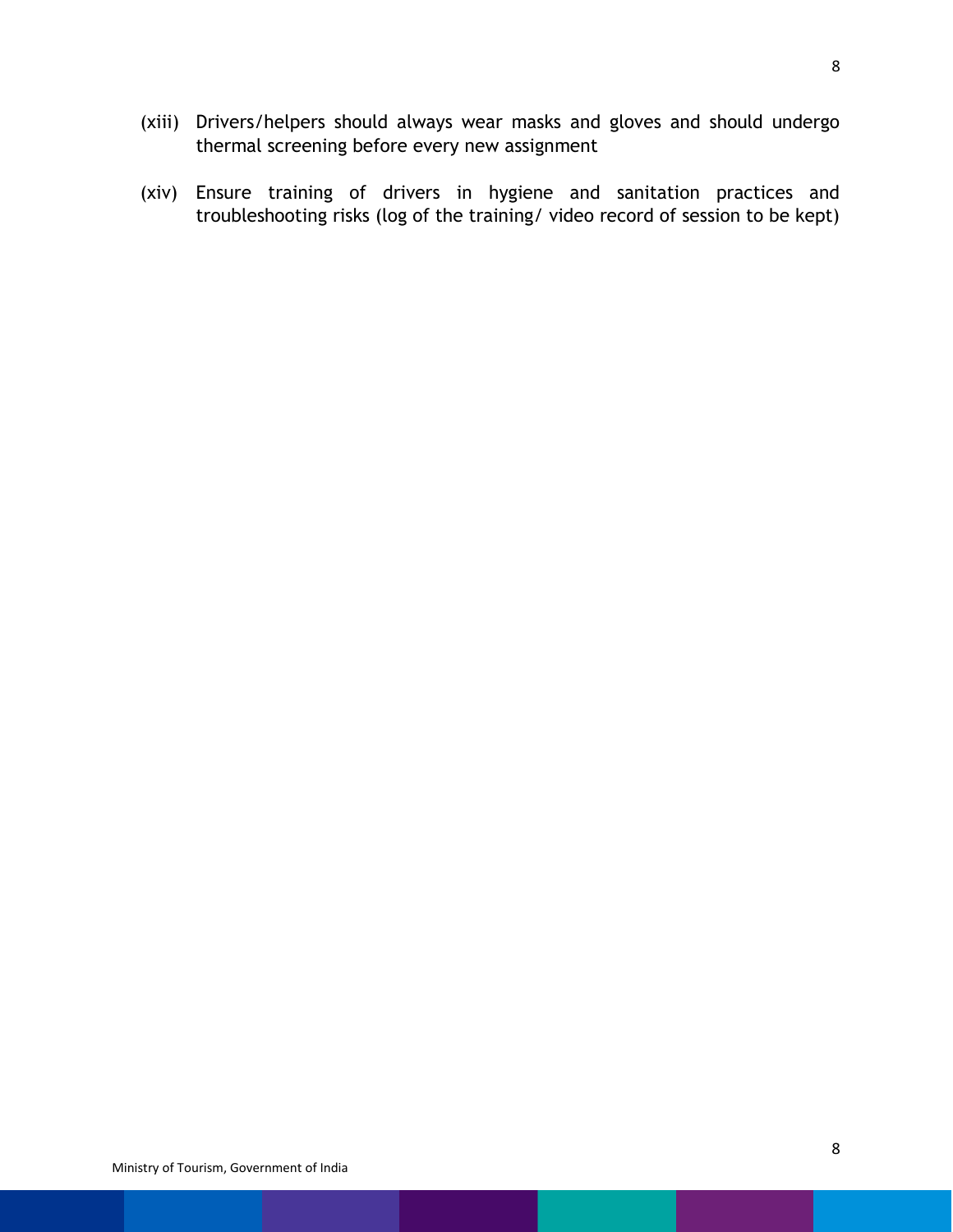#### **5. Tourism Service providers who receive tourists at the port of entry**

- (i) Greet the tourists saying "Namaste". No shaking of hands is recommended
- (ii) Tourism personnel should carry sanitation equipment and wear mask for protection.
- (iii) Face masks and sanitizers should be made available to guests on demand.
- (iv) Ensure temperature check and mask usage before boarding of vehicle



(i) For large groups ensure at least one personnel is available for coordination with every 10 tourists.

(ii) Ensure physical distance of 2 feet is maintained between tourists. The social distancing norms shall be changed and aligned according to the directives issued by Ministry of Health & Family welfare.

- (v) Ensure gloves are used while handling of luggage. Spray and wipe luggage handles
- (vi) Ensure sanitizers are used before boarding the vehicle by tourist and service provider
- (vii) All tourists must mandatorily download Aarogya Setu mobile application and fill survey questionnaire



(viii) Sick or unwell tourist to be immediately taken for checkup to nearest hospital in separate vehicle



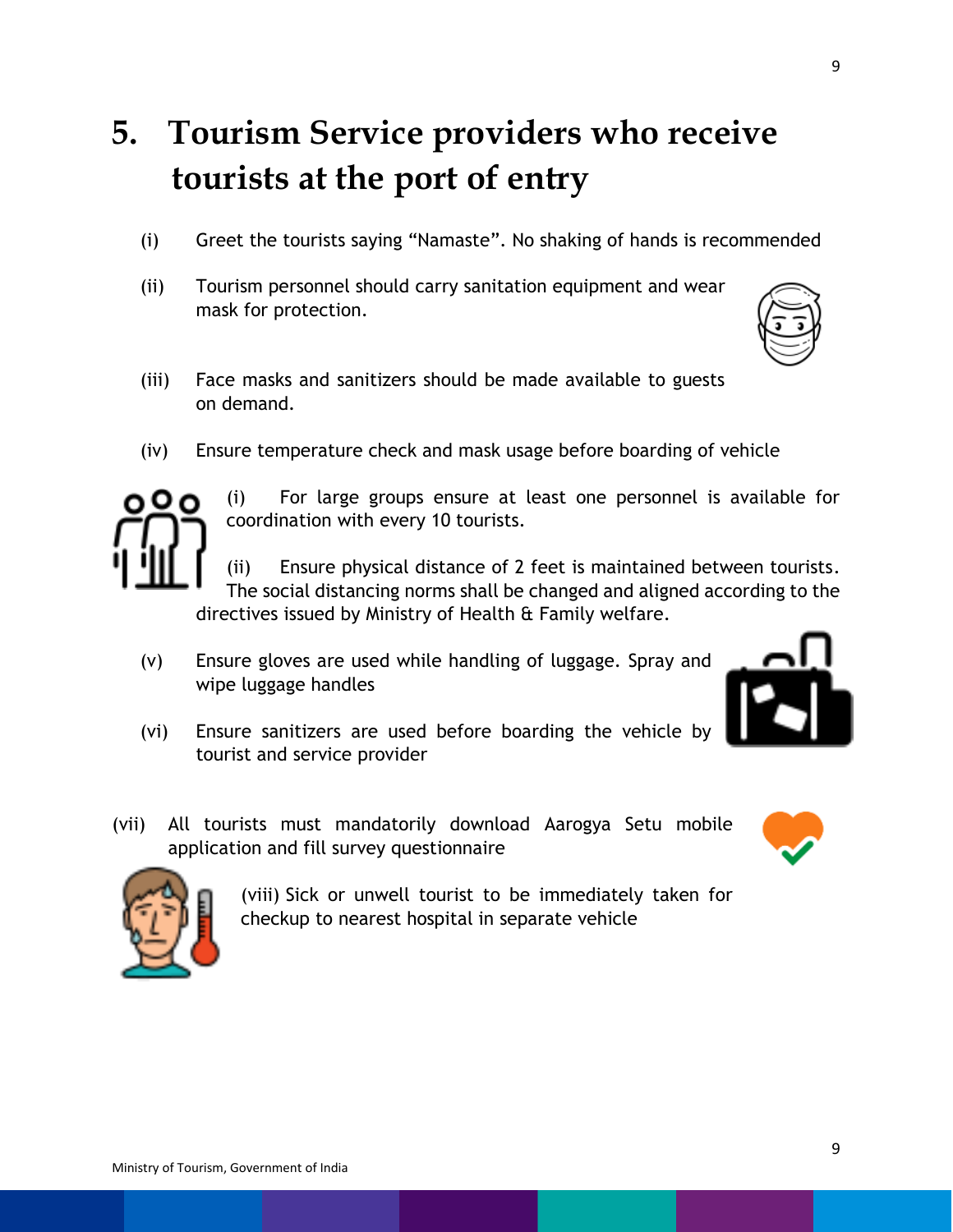#### **6. Tourist Facilitators & Guides providing offline guide facilities involving interaction with tourists**

(i) Greet the tourists saying "Namaste". No shaking of hands is recommended



(ii) Ensure tourists are always accompanied.

(iii) Manage the number of guests within any one boutique, restaurant or specified area and implement queue management systems that support social distancing requirements

- (iii) Small group tours recommended with maximum 10 to 15 people for ease of implementing social distancing. Ensure physical distance of 2 feet is maintained between tourists. The social distancing norms shall be changed and aligned according to the directives issued by Ministry of Health & Family welfare.
- (iv) Limitation of passengers and social distancing to be maintained on shuttle rides, boat rides, jeep safaris, ropeways, etc.
- (v) Ensure temperature check and face mask before entering a destination
- (vi) Ensure that tickets are bought online for destination if available to avoid queuing and long halts



(vii) At Monuments / Museums, ensure gloves are worn by employees and tourists

(viii) Microphones and headsets by guides and tourists is recommended so that physical distancing can be maintained during the tour sightseeing





(ix) Audio guides/ audio system should be provided to tourists wherever available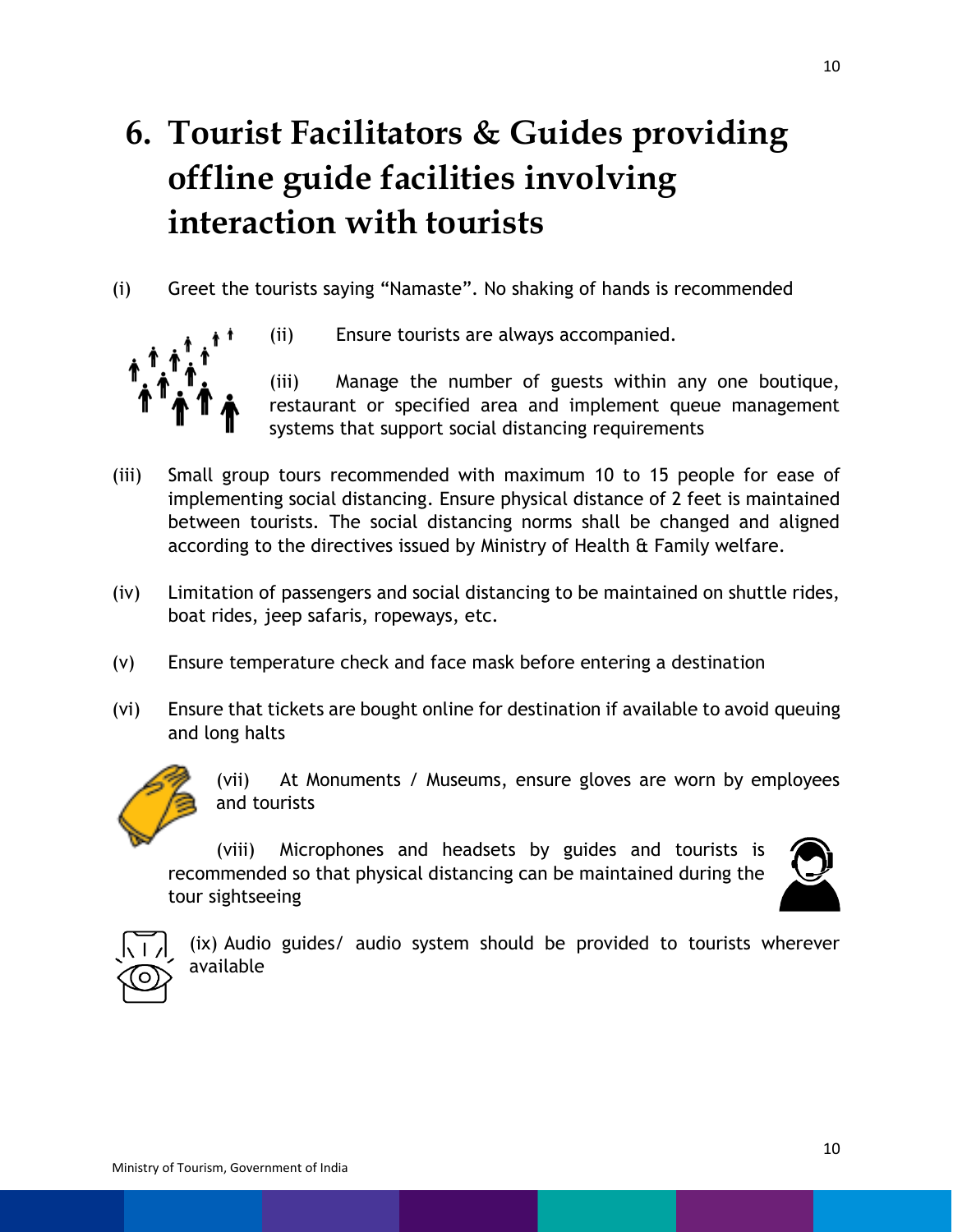### **7. Tourism service providers engaged in providing adventure tourism services**

- (i) Booking of tours and allocation of slots should be adequately done to avoid large gathering
- (ii) Regular temperature checks of employees and tourists/guests
- (iii) At the park/site ensure gloves and masks are worn by employees and tourists
- (iv) Ensure that guests are taken in small groups and physical distance of 2 feet is maintained between guests. The social distancing norms shall be changed and aligned according to the directives issued by Ministry of Health & Family welfare.
- (v) Visitor numbers should be tightly controlled in activities to maintain adequate distancing between guests
- (vi) Ensure queue markers with enough distancing at public attractions, such as zip line
- (vii) Ensure all equipment and safari vehicles are adequately disinfected before and after every use

**Note: The above guidelines have been adapted for the tourism services based on information as updated by the Ministry of Health & Family welfare on various Do's and Don'ts, Travel, Testing and Protective measures including hygiene, sanitization, social distancing etc.** 

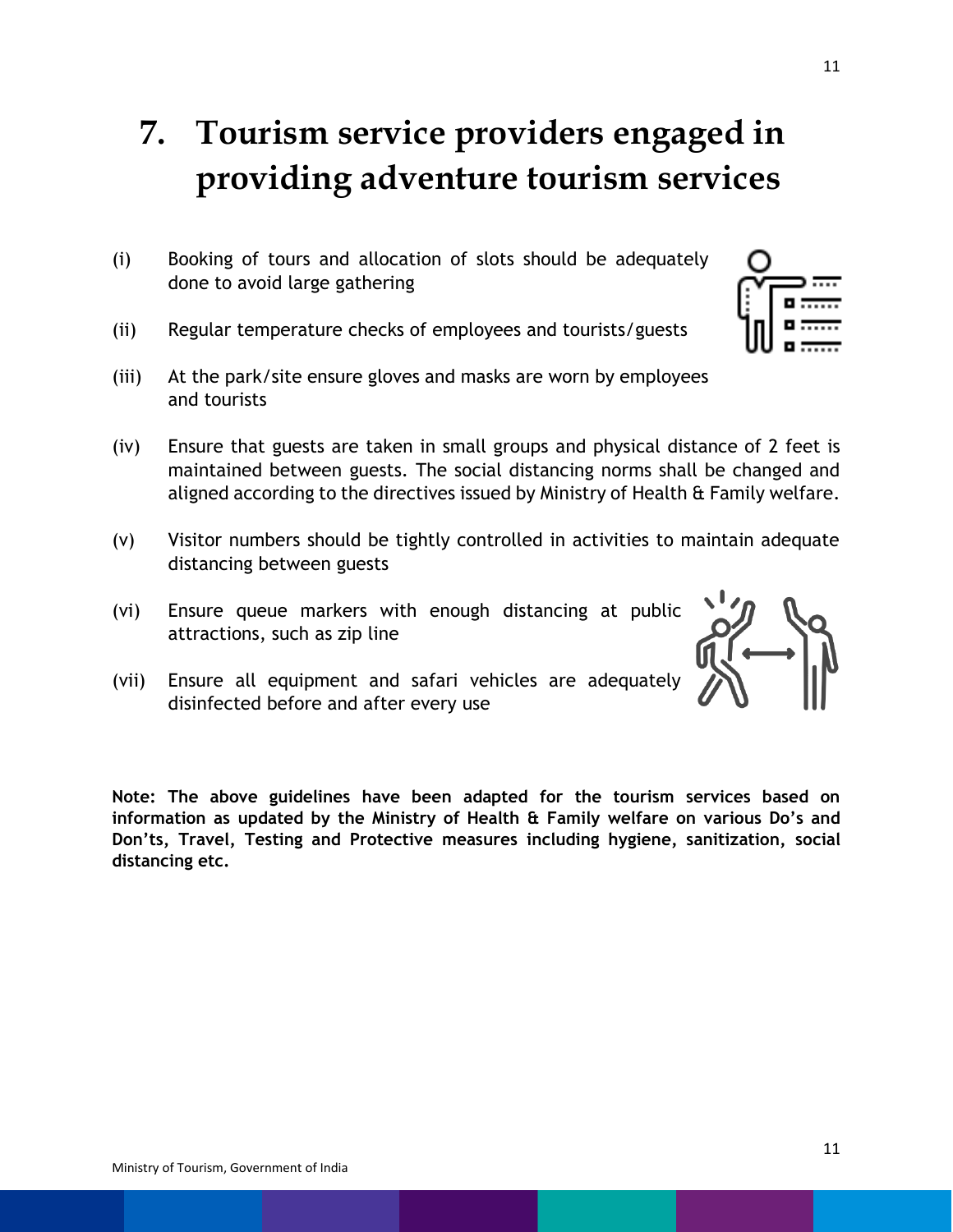# **8. Annexure - Health Declaration**

|                                                 | <b>HEALTH DECLARATION FORM / COVID-19</b>                                                                                                                                                                                                                                                                                                                                                                                                                                                        |
|-------------------------------------------------|--------------------------------------------------------------------------------------------------------------------------------------------------------------------------------------------------------------------------------------------------------------------------------------------------------------------------------------------------------------------------------------------------------------------------------------------------------------------------------------------------|
|                                                 | Read this statement prior to signing it. You must complete this medical questionnaire to travel to India or to participate<br>in any travel/tourism activity in India. If you are a minor, you must have this statement signed by your parent or guardian                                                                                                                                                                                                                                        |
| <b>MEDICAL QUESTIONNAIRE</b>                    |                                                                                                                                                                                                                                                                                                                                                                                                                                                                                                  |
|                                                 | The purpose of this medical questionnaire is to ensure that you are medically fit to travel. Please answer the following<br>questions with a YES or NO. If you are not sure, answer YES. A positive response means that there may be a<br>preexisting condition that could affect your safety and the others around you. If any of these items apply to you, we<br>must request that you consult with a physician, preferably a specialist, prior to participating in tourism/travel activities. |
|                                                 | Within the 28 days immediately preceding the date of this Health Declaration Form, have you:                                                                                                                                                                                                                                                                                                                                                                                                     |
| <b>YES</b><br>No.                               | 1. TESTED POSITIVE OR PRESUMPTIVELY POSITIVE WITH COVID-19 (THE NEW CORONAVIRUS OR-SARS-<br>COV2) OR BEEN IDENTIFIED AS A POTENTIAL CARRIER OF THE CORONAVIRUS?                                                                                                                                                                                                                                                                                                                                  |
| TASTE: OR DIARRHEA)?<br><b>YES</b><br>No        | 2. EXPERIENCED ANY SYMPTOMS COMMONLY ASSOCIATED WITH COVID-19 (FEVER; COUGH; FATIGUE<br>OR MUSCLE PAIN: DIFFICULTY BREATHING: SORE THROAT: LUNG INFECTIONS: HEADACHE: LOSS OF                                                                                                                                                                                                                                                                                                                    |
| <b>YES</b><br>No                                | 3. BEEN IN ANY LOCATION/SITE DECLARED AS HAZARDOUS WITH AND/OR POTENTIALLY INFECTIVE WITH<br>THE NEW CORONAVIRUS BY A RECOGNISED HEALTH OR REGULATORY AUTHORITY?                                                                                                                                                                                                                                                                                                                                 |
| THE NEW CORONAVIRUS?<br><b>YES</b><br><b>No</b> | 4. BEEN IN DIRECT CONTACT WITH OR IN THE IMMEDIATE VICINITY OF ANY PERSON WHO TESTED<br>POSITIVE WITH THE NEW CORONAVIRUS OR WHO WAS DIAGNOSED AS POSSIBLY BEING INFECTED BY                                                                                                                                                                                                                                                                                                                     |
| tested positive after signing the declaration.  | The information I have provided about my medical history is accurate to the best of my knowledge. I agree to accept<br>responsibility for any omissions in disclosing my existing or past health conditions. I also commit to inform about any<br>symptom that may arrive after having filled in this declaration and/or having come into contact with someone who has                                                                                                                           |
| Full Name                                       | Date (DD/MM/YYYY)                                                                                                                                                                                                                                                                                                                                                                                                                                                                                |
| Signature                                       |                                                                                                                                                                                                                                                                                                                                                                                                                                                                                                  |
|                                                 |                                                                                                                                                                                                                                                                                                                                                                                                                                                                                                  |
|                                                 |                                                                                                                                                                                                                                                                                                                                                                                                                                                                                                  |
| Guardian's Name (If applicable)                 | Date (DD/MM/YYYY)                                                                                                                                                                                                                                                                                                                                                                                                                                                                                |
|                                                 |                                                                                                                                                                                                                                                                                                                                                                                                                                                                                                  |
| Signature                                       |                                                                                                                                                                                                                                                                                                                                                                                                                                                                                                  |
|                                                 |                                                                                                                                                                                                                                                                                                                                                                                                                                                                                                  |
|                                                 |                                                                                                                                                                                                                                                                                                                                                                                                                                                                                                  |
|                                                 | 1 of 2                                                                                                                                                                                                                                                                                                                                                                                                                                                                                           |